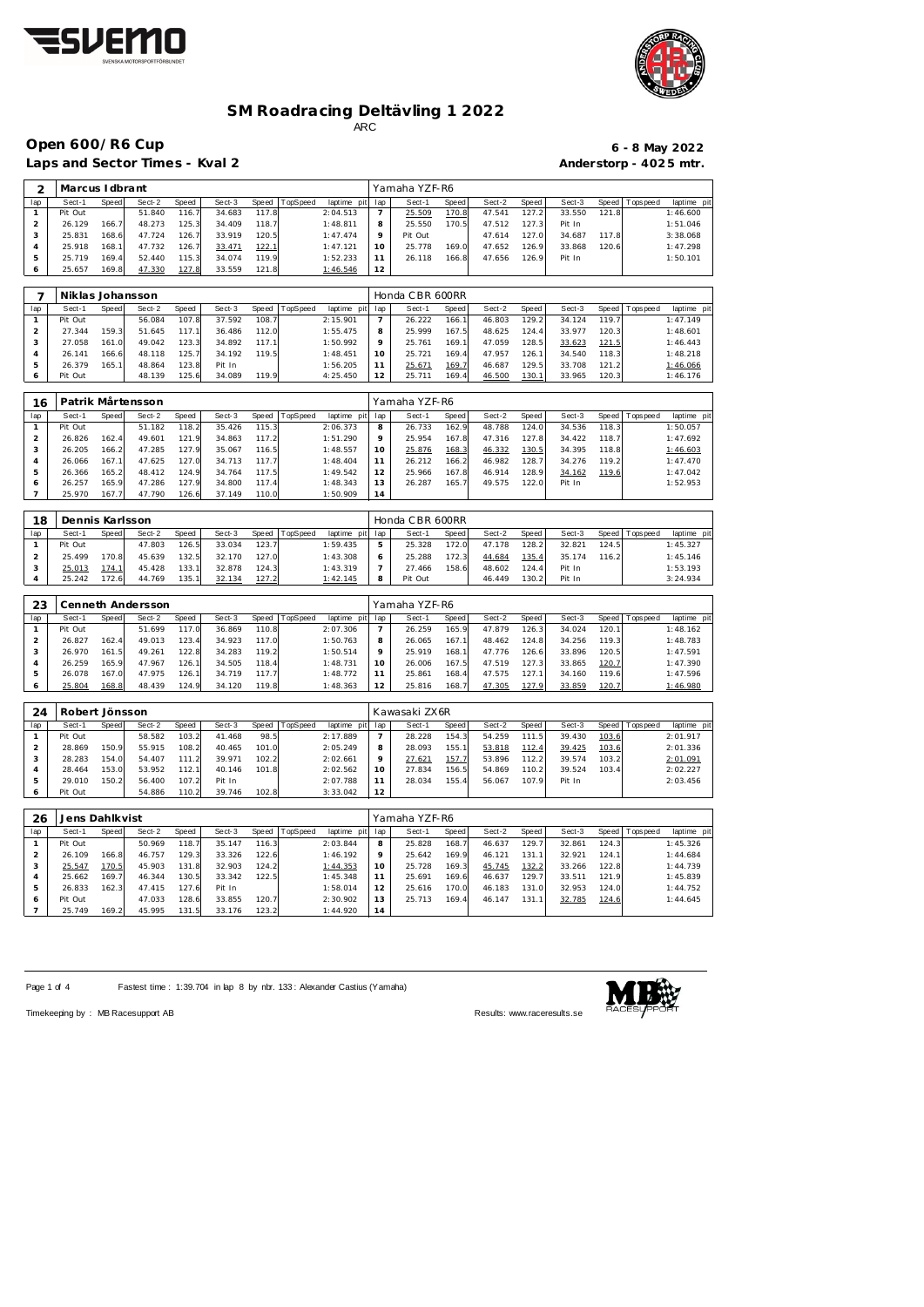



**Open 600/R6 Cup 6 - 8 May 2022**

Laps and Sector Times - Kval 2

| $6 - 8$ May 2022       |
|------------------------|
| Anderstorp - 4025 mtr. |

| 28  | Hampus Ornell |       |        |       |        |       |          |             |     | Kawasaki ZX6R |       |        |               |        |       |                |             |
|-----|---------------|-------|--------|-------|--------|-------|----------|-------------|-----|---------------|-------|--------|---------------|--------|-------|----------------|-------------|
| lap | Sect-1        | Speed | Sect-2 | Speed | Sect-3 | Speed | TopSpeed | laptime pit | lap | Sect-1        | Speed | Sect-2 | Speed         | Sect-3 |       | Speed Topspeed | laptime pit |
|     | Pit Out       |       | 51.040 | 118.5 | 34.990 | 116.8 |          | 2:05.481    | 8   | 26.242        | 166.0 | 47.683 | 126.8         | 33.720 | 121.2 |                | 1:47.645    |
|     | 26.609        | 163.7 | 48.504 | 124.7 | 34.345 | 119.0 |          | 1:49.458    | Q   | 26.443        | 164.7 | 47.378 | 127.7         | 33.269 | 122.8 |                | 1:47.090    |
| 3   | 26.339        | 165.4 | 48.170 | 125.6 | 33.711 | 121.2 |          | 1:48.220    | 10  | 25.980        | 167.7 | 47.656 | 126.9         | 33.843 | 120.7 |                | 1:47.479    |
|     | 26.416        | 164.9 | 48.074 | 125.8 | 34.194 | 119.5 |          | 1:48.684    |     | 26.193        | 166.3 | 47.083 | 128.5         | 33.753 | 121.1 |                | 1:47.029    |
| 5   | 26.343        | 165.4 | 47.657 | 126.9 | 33.418 | 122.3 |          | 1:47.418    | 12  | 26.326        | 165.5 | 46.753 | <u> 129.4</u> | 33.536 | 121.8 |                | 1:46.615    |
| Ô   | 26.288        | 165.7 | 47.288 | 127.9 | 34.628 | 118.0 |          | 1:48.204    | 13  | 26.865        | 162.1 | 46.932 | 128.9         | 33.826 | 120.8 |                | 1:47.623    |
|     | 26.429        | 164.8 | 48.658 | 124.3 | 34.654 | 117.9 |          | 1:49.741    | 14  |               |       |        |               |        |       |                |             |

| 36  |         |                    | Lukas Strandäng |       |        |       |          |                 |               | Yamaha YZF-R6 |       |        |       |        |       |                 |             |
|-----|---------|--------------------|-----------------|-------|--------|-------|----------|-----------------|---------------|---------------|-------|--------|-------|--------|-------|-----------------|-------------|
| lap | Sect-1  | Speed              | Sect-2          | Speed | Sect-3 | Speed | TopSpeed | laptime<br>pitl | lap           | Sect-1        | Speed | Sect-2 | Speed | Sect-3 |       | Speed Tops peed | laptime pit |
|     | Pit Out |                    | 48.722          | 124.7 | 33.650 | 121.4 |          | 1:59.058        | 8             | 24.774        | 175.8 | 44.424 | 136.1 | 31.903 | 128.1 |                 | 1: 41.101   |
|     | 25.373  | 171.7 <sub>1</sub> | 46.098          | 131.2 | 32.860 | 124.3 |          | 1:44.331        | Q             | 25.344        | 171.9 | 45.867 | 131.9 | Pit In |       |                 | 1:46.157    |
|     | 25.062  | 173.8              | 45.754          | 132.2 | 32.705 | 124.9 |          | 1:43.521        | 10            | Pit Out       |       | 46.551 | 129.9 | 32.545 | 125.5 |                 | 4:41.091    |
|     | 24.934  | 174.7              | 44.703          | 135.3 | 32.207 | 126.9 |          | 1:41.844        |               | 24.857        | 175.2 | 44.775 | 135.1 | 31.747 | 128.7 |                 | 1:41.379    |
|     | 25.017  | 174.1              | 45.735          | 132.2 | 32.573 | 125.4 |          | 1:43.325        | $\mathcal{P}$ | 24.762        | 175.9 | 44.046 | 137.3 | 31.944 | 127.9 |                 | 1:40.752    |
| 6   | 25.097  | 173.6              | 44.678          | 135.4 | 32.761 | 124.7 |          | 1:42.536        | 3             | 24.722        | 176.2 | 44.069 | 137.2 | 31.809 | 128.5 |                 | 1:40.600    |
|     | 24.958  | 174.5              | 44.665          | 135.4 | 32.230 | 126.8 |          | 1:41.853        | 14            |               |       |        |       |        |       |                 |             |

| 44  |         |            | Kristoffer Holmerud |       |        |       |                 |             |     | Yamaha YZF-R6 |       |            |       |        |       |                 |             |
|-----|---------|------------|---------------------|-------|--------|-------|-----------------|-------------|-----|---------------|-------|------------|-------|--------|-------|-----------------|-------------|
| lap | Sect-1  | Speed      | Sect-2              | Speed | Sect-3 | Speed | <b>TopSpeed</b> | laptime pit | lap | Sect-1        | Speed | Sect-2     | Speed | Sect-3 |       | Speed Tops peed | laptime pit |
|     | Pit Out |            | 54.603              | 110.8 | 35.032 | 116.6 |                 | 2:10.152    | 8   | 25.719        | 169.4 | .409<br>47 | 127.6 | 34.132 | 119.7 |                 | 1:47.260    |
|     | 25.627  | 170.0      | 49.294              | 122.7 | 34.482 | 118.5 |                 | 1:49.403    | Q   | 25.520        | 170.7 | 47.371     | 127.7 | 33.636 | 121.5 |                 | 1:46.527    |
|     | 25.323  | 172.0      | 47.828              | 126.5 | 34.254 | 119.3 |                 | 1:47.405    | 10  | 25.524        | 170.7 | 48.026     | 125.9 | 33.790 | 120.9 |                 | 1:47.340    |
|     | 25.570  | 170.4      | 47.257              | 128.0 | 34.069 | 119.9 |                 | 1:46.896    |     | 25.721        | 169.4 | 47.640     | 127.0 | 34.105 | 119.8 |                 | 1:47.466    |
|     | 25.269  | 172.4      | 47.567              | 127.1 | 33.744 | 121.1 |                 | 1:46.580    | 12  | 25.486        | 170.9 | 49.341     | 122.6 | 35.305 | 115.7 |                 | 1:50.132    |
| 6   | 25.473  | 171.0      | 47.346              | 127.7 | 35.125 | 116.3 |                 | 1:47.944    | 13  | 25.993        | 167.6 | 48.664     | 124.3 | 34.939 | 116.9 |                 | 1:49.596    |
|     | 25.379  | 171<br>.61 | 47.541              | 127.2 | 35.239 | 116.0 |                 | 1:48.159    | 14  |               |       |            |       |        |       |                 |             |

| 53  | Karin Marneson |       |        |       |        |       |          |          |         | Kawasaki ZX6R |              |        |       |        |       |                 |             |
|-----|----------------|-------|--------|-------|--------|-------|----------|----------|---------|---------------|--------------|--------|-------|--------|-------|-----------------|-------------|
| lap | Sect-1         | Speed | Sect-2 | Speed | Sect-3 | Speed | TopSpeed | laptime  | pit lap | Sect-1        | <b>Speed</b> | Sect-2 | Speed | Sect-3 |       | Speed Tops peed | laptime pit |
|     | Pit Out        |       | 52.278 | 115.7 | 36.807 | 111.0 |          | 2:05.992 | 6       | 26.920        | 161.8        | 49.686 | 121.7 | 35.795 | 114.2 |                 | 1:52.401    |
|     | 27.324         | 159.4 | 50.842 | 119.0 | 37.110 | 110.1 |          | 1:55.276 |         | 26.826        | 162.4        | 49.668 | 121.8 | 35.229 | 116.0 |                 | 1:51.723    |
|     | 27.366         | 159.2 | 49.995 | 121.0 | 35.469 | 115.2 |          | 1:52.830 | 8       | 26.769        | 162.7        | 49.396 | 122.4 | 35.379 | 115.5 |                 | 1:51.544    |
|     | 27.108         | 160.7 | 49.593 | 122.0 | 35.884 | 113.9 |          | 1:52.585 | $\circ$ | 27.083        | 160.8        | 50.686 | 119.3 | Pit In |       |                 | 1:54.251    |
|     | 27.118         | 160.6 | 50.359 | 120.7 | 35.143 | 116.3 |          | 1:52.620 | 10      |               |              |        |       |        |       |                 |             |

| 55  | Oliver Ryrvall |       |        |       |        |              |          |             | Honda CBR 600RR |         |                       |        |       |        |       |                 |             |  |
|-----|----------------|-------|--------|-------|--------|--------------|----------|-------------|-----------------|---------|-----------------------|--------|-------|--------|-------|-----------------|-------------|--|
| lap | Sect-1         | Speed | Sect-2 | Speed | Sect-3 | <b>Speed</b> | TopSpeed | laptime pit | lap             | Sect-1  | Speed                 | Sect-2 | Speed | Sect-3 |       | Speed Tops peed | laptime pit |  |
|     | Pit Out        |       | 47.416 | 127.6 | 32.647 | 125.2        |          | 1:55.688    | 8               | 25.238  | 172.6                 | 44.044 | 137.3 | Pit In |       |                 | 1:40.755    |  |
|     | 25.540         | 170.6 | 45.968 | 131.6 | 31.518 | 129.6        |          | 1:43.026    | $\circ$         | Pit Out |                       | 44.744 | 135.2 | 31.598 | 129.3 |                 | 4:01.289    |  |
| 3   | 25.027         | 174.1 | 44.391 | 136.2 | 31.373 | 130.2        |          | 1:40.791    | 10              | 25.326  | 172.0                 | 44.907 | 134.7 | 31.484 | 129.8 |                 | 1:41.717    |  |
| 4   | 24.793         | 175.7 | 43.948 | 137.6 | 31.140 | 131.2        |          | 1:39.881    | 11              | 25.308  | 172.1                 | 44.036 | 137.3 | 31.465 | 129.9 |                 | 1:40.809    |  |
| 5   | 25.056         | 173.9 | 43.908 | 137.7 | 31.139 | 131.2        |          | 1:40.103    | 12              | 25.043  | 173.9                 | 43.679 | 138.5 | 31.023 | 131.7 |                 | 1:39.745    |  |
| 6   | 25.168         | 173.1 | 44.070 | 137.2 | 31.341 | 130.4        |          | 1:40.579    | 13 <sub>1</sub> | 25.416  | 171<br>$\overline{A}$ | 43.973 | 137.5 | 31.480 | 129.8 |                 | 1:40.869    |  |
|     | 25.269         | 172.4 | 43.862 | 137.9 | 31.218 | 130.9        |          | 1:40.349    | 14              |         |                       |        |       |        |       |                 |             |  |

| 56  | Roland Christensen |       |        |       |        |       |          |                 |   | Triumph Daytona 675 |              |        |       |        |       |                 |             |  |  |
|-----|--------------------|-------|--------|-------|--------|-------|----------|-----------------|---|---------------------|--------------|--------|-------|--------|-------|-----------------|-------------|--|--|
| lap | Sect-1             | Speed | Sect-2 | Speed | Sect-3 | Speed | TopSpeed | laptime pit lap |   | Sect-1              | <b>Speed</b> | Sect-2 | Speed | Sect-3 |       | Speed Tops peed | laptime pit |  |  |
|     |                    |       |        |       |        |       |          | 6:11.844        |   | Pit Out             |              | 48.844 | 123.8 | 34.968 | 116.8 |                 | 3:41.548    |  |  |
|     |                    |       |        |       |        |       |          | 3:42.210        |   | 26.447              | 164.7        | 47.999 | 126.0 | 34.456 | 118.6 |                 | 1:48.902    |  |  |
|     |                    |       |        |       |        |       |          | 1:50.608        |   | 26.41               | 164.9        | 48.188 | 125.5 | 34.542 | 118.3 |                 | 1:49.141    |  |  |
|     |                    |       | Pit In |       | Pit In |       |          | 2:39.538        | 8 |                     |              |        |       |        |       |                 |             |  |  |

| 65  | Peter Rustad |       |        |       |        |       |                  |                 |    | Yamaha YZF-R6 |       |        |       |        |       |                   |             |  |  |
|-----|--------------|-------|--------|-------|--------|-------|------------------|-----------------|----|---------------|-------|--------|-------|--------|-------|-------------------|-------------|--|--|
| lap | Sect-1       | Speed | Sect-2 | Speed | Sect-3 |       | Speed   TopSpeed | laptime pit lap |    | Sect-1        | Speed | Sect-2 | Speed | Sect-3 |       | Speed   Tops peed | laptime pit |  |  |
|     | Pit Out      |       | 51.904 | 116.5 | 34.272 | 119.2 |                  | 2:07.521        | 8  | 25.246        | 172.5 | 45.232 | 133.7 | Pit In |       |                   | 1:42.663    |  |  |
|     | 26.117       | 166.8 | 47.492 | 127.3 | Pit In |       |                  | 1:43.847        | 9  | Pit Out       |       | 46.113 | 131.2 | 32.428 | 126.0 |                   | 2:17.601    |  |  |
|     | Pit Out      |       | 46.699 | 129.5 | 32.769 | 124.7 |                  | 2:37.034        | 10 | 25.897        | 168.2 | 45.035 | 134.3 | 31.796 | 128.5 |                   | 1:42.728    |  |  |
| 4   | 25.385       | 171.6 | 45.309 | 133.5 | 32.820 | 124.5 |                  | 1:43.514        |    | 26.044        | 167.3 | 47.166 | 128.2 | 31.884 | 128.2 |                   | 1:45.094    |  |  |
| 5   | 25.269       | 172.4 | 45.076 | 134.2 | 32.378 | 126.2 |                  | 1:42.723        | 12 | 25.413        | 171.4 | 46.109 | 131.2 | 32.152 | 127.1 |                   | 1:43.674    |  |  |
| 6   | 25.631       | 170.0 | 44.597 | 135.6 | 32.089 | 127.3 |                  | 1:42.317        | 13 | 25.248        | 172.5 | 44.560 | 135.7 | 31.982 | 127.8 |                   | 1:41.790    |  |  |
|     | 24.934       | 174.7 | 45.857 | 131.9 | 32.692 | 125.0 |                  | 1:43.483        | 14 |               |       |        |       |        |       |                   |             |  |  |

Page 2 of 4 Fastest time : 1:39.704 in lap 8 by nbr. 133 : Alexander Castius (Yamaha)



Timekeeping by : MB Racesupport AB Results:<www.raceresults.se>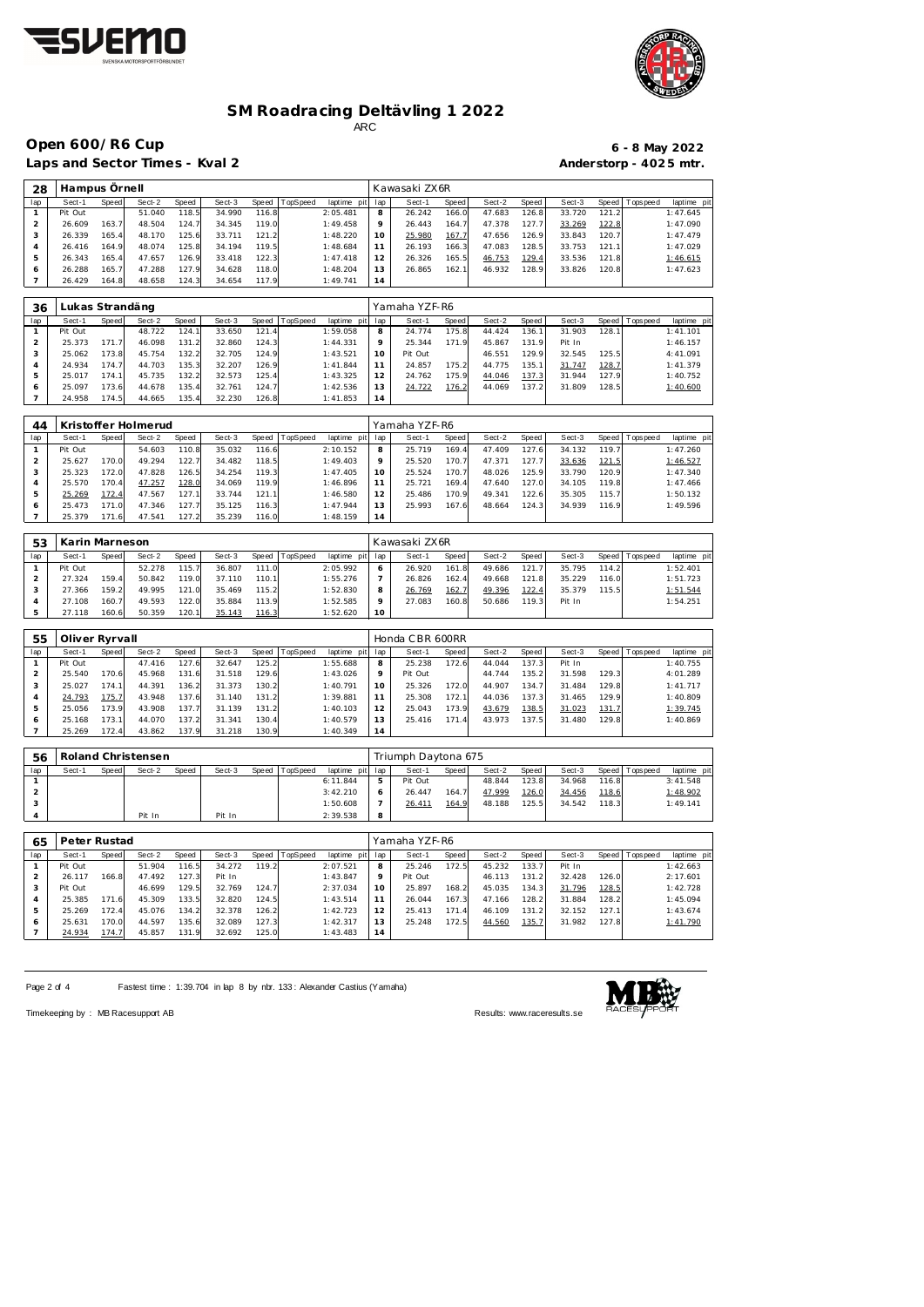



Laps and Sector Times - Kval 2 **Anderstorp - 4025 mtr.** 

# **Open 600/R6 Cup 6 - 8 May 2022**

| 66             | Lars-Johan Lindh |       |                   |       |        |       |          |                                |                          | Yamaha YZF-R6              |       |          |       |          |       |             |                            |  |  |
|----------------|------------------|-------|-------------------|-------|--------|-------|----------|--------------------------------|--------------------------|----------------------------|-------|----------|-------|----------|-------|-------------|----------------------------|--|--|
| lap            | Sect-1           | Speed | Sect-2            | Speed | Sect-3 | Speed | TopSpeed | laptime pit                    | lap                      | Sect-1                     | Speed | Sect-2   | Speed | Sect-3   | Speed | Tops pee d  | laptime pit                |  |  |
| $\mathbf{1}$   | Pit Out          |       | 51.222            | 118.1 | 35.430 | 115.3 |          | 2:05.470                       | $\overline{\phantom{a}}$ | 26.240                     | 166.0 | 49.460   | 122.3 | 35.917   | 113.8 |             | 1:51.617                   |  |  |
| $\overline{2}$ | 26.288           | 165.7 | 49.497            | 122.2 | 35.757 | 114.3 |          | 1:51.542                       | 8                        | 26.565                     | 164.0 | 48.142   | 125.6 | 34.765   | 117.5 |             | 1:49.472                   |  |  |
| 3              | 26.225           | 166.1 | 48.113            | 125.7 | 35.176 | 116.2 |          | 1:49.514                       | 9                        | 26.159                     | 166.5 | 48.228   | 125.4 | 34.590   | 118.1 |             | 1:48.977                   |  |  |
| $\overline{4}$ | 26.018           | 167.4 | 48.235            | 125.4 | 34.869 | 117.2 |          | 1:49.122                       | 10                       | 26.146                     | 166.6 | 48.315   | 125.2 | 34.945   | 116.9 |             | 1:49.406                   |  |  |
| 5              | 26.433           | 164.8 | 49.820            | 121.4 | 35.797 | 114.1 |          | 1:52.050                       | 11                       | 25.968                     | 167.7 | 47.913   | 126.2 | 34.343   | 119.0 |             | 1:48.224                   |  |  |
| 6              | 25.964           | 167.8 | 48.531            | 124.6 | 34.750 | 117.6 |          | 1:49.245                       | 12                       | 26.092                     | 166.9 | 49.109   | 123.2 | Pit In   |       |             | 1:49.581                   |  |  |
|                |                  |       |                   |       |        |       |          |                                |                          |                            |       |          |       |          |       |             |                            |  |  |
| 69             | Bobbo Enger      |       |                   |       |        |       |          |                                | Yamaha YZF-R6            |                            |       |          |       |          |       |             |                            |  |  |
| ap             | Sect-1           | Speed | Sect-2            | Speed | Sect-3 | Speed | TopSpeed | laptime pit                    | lap                      | Sect-1                     | Speed | Sect-2   | Speed | Sect-3   | Speed | Tops pee d  | laptime pit                |  |  |
| $\mathbf{1}$   | Pit Out          |       | 47.131            | 128.3 | 32.772 | 124.7 |          | 1:57.036                       | 6                        | Pit Out                    |       | 44.821   | 134.9 | 32.052   | 127.5 |             | 11:18.602                  |  |  |
| $\sqrt{2}$     | 25.111           | 173.5 | 45.498            | 132.9 | 32.611 | 125.3 |          | 1:43.220                       | 7                        | 24.776                     | 175.8 | 43.969   | 137.6 | 31.845   | 128.3 |             | 1:40.590                   |  |  |
| 3              | 24.907           | 174.9 | 44.719            | 135.2 | 32.250 | 126.7 |          | 1:41.876                       | 8                        | 24.917                     | 174.8 | 43.978   | 137.5 | 32.168   | 127.0 |             | 1:41.063                   |  |  |
| $\overline{4}$ | 24.781           | 175.8 | 44.380            | 136.3 | 32.547 | 125.5 |          | 1:41.708                       | 9                        | 25.000                     | 174.2 | 44.384   | 136.3 | 32.356   | 126.3 |             | 1:41.740                   |  |  |
| 5              | 24.985           | 174.3 | 44.992            | 134.4 | Pit In |       |          | 1:42.544                       | 10                       |                            |       |          |       |          |       |             |                            |  |  |
|                |                  |       |                   |       |        |       |          |                                |                          |                            |       |          |       |          |       |             |                            |  |  |
| 70             | Timmy Karlsson   |       |                   |       |        |       |          |                                |                          | Yamaha YZF-R6              |       |          |       |          |       |             |                            |  |  |
| lap            | Sect-1           | Speed | Sect-2            | Speed | Sect-3 | Speed | TopSpeed | laptime pit                    | lap                      | Sect-1                     | Speed | Sect-2   | Speed | Sect-3   | Speed | T ops pee d | laptime pit                |  |  |
| $\mathbf{1}$   | Pit Out          |       | 52.662            | 114.8 | 36.070 | 113.3 |          | 2:07.997                       | $\overline{7}$           | Pit Out                    |       | 49.268   | 122.8 | 36.074   | 113.3 |             | 3:10.363                   |  |  |
| $\overline{c}$ | 26.897           | 162.0 | 50.178            | 120.5 | 34.648 | 117.9 |          | 1:51.723                       | 8                        | 26.748                     | 162.9 | 48.943   | 123.6 | 34.939   | 116.9 |             | 1:50.630                   |  |  |
| $\sqrt{3}$     | 26.934           | 161.7 | 50.331            | 120.2 | 34.863 | 117.2 |          | 1:52.128                       | 9                        | 26.535                     | 164.2 | 49.770   | 121.5 | 34.800   | 117.4 |             | 1:51.105                   |  |  |
| $\overline{4}$ | 26.686           | 163.2 | 48.851            | 123.8 | 34.231 | 119.4 |          | 1:49.768                       | 10                       | 26.728                     | 163.0 | 49.491   | 122.2 | 34.711   | 117.7 |             | 1:50.930                   |  |  |
| 5              | 26.570           | 163.9 | 48.763            | 124.0 | 34.538 | 118.3 |          | 1:49.871                       | 11                       | 29.341                     | 148.5 | 53.485   | 113.1 | Pit In   |       |             | 2:06.587                   |  |  |
| 6              | 27.940           | 155.9 | 51.694            | 117.0 | Pit In |       |          | 2:02.109                       | 12                       |                            |       |          |       |          |       |             |                            |  |  |
|                |                  |       |                   |       |        |       |          |                                |                          |                            |       |          |       |          |       |             |                            |  |  |
| 73             | Casper Jansson   |       |                   |       |        |       |          |                                |                          | Yamaha YZF-R6              |       |          |       |          |       |             |                            |  |  |
| lap            | Sect-1           | Speed | Sect-2            | Speed | Sect-3 | Speed | TopSpeed | laptime pit                    | lap                      | Sect-1                     | Speed | Sect-2   | Speed | Sect-3   | Speed | Tops pee d  | laptime pit                |  |  |
| $\mathbf{1}$   | Pit Out          |       | 48.409            | 124.9 | 33.447 | 122.2 |          | 2:01.130                       | 8                        | Pit Out                    |       | 45.875   | 131.8 | 32.717   | 124.9 |             | 3:17.618                   |  |  |
| $\mathbf 2$    | 25.287           | 172.3 | 46.693            | 129.5 | 33.038 | 123.7 |          | 1:45.018                       | 9                        | 25.321                     | 172.0 | 45.847   | 131.9 | 32.840   | 124.4 |             | 1:44.008                   |  |  |
| 3              | 25.011           | 174.2 | 45.059            | 134.2 | 32.709 | 124.9 |          | 1:42.779                       | 10                       | 25.192                     | 172.9 | 44.585   | 135.7 | 32.158   | 127.1 |             | 1:41.935                   |  |  |
| $\sqrt{4}$     | 25.415           | 171.4 | 45.015            | 134.4 | 32.812 | 124.5 |          | 1:43.242                       | 11                       | 25.990                     | 167.6 | 46.895   | 129.0 | 32.186   | 126.9 |             | 1:45.071                   |  |  |
| 5              | 25.184           | 173.0 | 45.940            | 131.6 | 31.815 | 128.4 |          | 1:42.939                       | 12                       | 25.127                     | 173.4 | 45.184   | 133.9 | 31.769   | 128.6 |             | 1:42.080                   |  |  |
| 6              | 25.037           | 174.0 | 44.924            | 134.6 | 31.991 | 127.7 |          | 1:41.952                       | 13                       | 25.353                     | 171.8 | 44.917   | 134.6 | 32.094   | 127.3 |             | 1:42.364                   |  |  |
| $\overline{7}$ | 25.710           | 169.4 | 47.494            | 127.3 | Pit In |       |          | 1:45.924                       | 14                       |                            |       |          |       |          |       |             |                            |  |  |
|                |                  |       |                   |       |        |       |          |                                |                          |                            |       |          |       |          |       |             |                            |  |  |
| 86             | Ulf Lindquist    |       |                   |       |        |       |          |                                |                          | Yamaha YZF-R6              |       |          |       |          |       |             |                            |  |  |
| ap             | Sect-1           | Speed | Sect-2            | Speed | Sect-3 | Speed | TopSpeed | laptime pit                    | lap                      | Sect-1                     | Speed | Sect-2   | Speed | Sect-3   | Speed | T ops pee d | laptime pit                |  |  |
| $\mathbf{1}$   | Pit Out          |       | 50.295            | 120.3 | 34.478 | 118.5 |          | 2:00.683                       | 7                        | Pit Out                    |       | 47.065   | 128.5 | 34.138   | 119.7 |             | 3:29.631                   |  |  |
| $\overline{c}$ | 25.930           | 168.0 | 46.655            | 129.6 | 35.182 | 116.1 |          | 1:47.767                       | 8                        | 25.755                     | 169.1 | 46.766   | 129.3 | 33.636   | 121.5 |             | 1:46.157                   |  |  |
| 3              | 25.781           | 169.0 | 45.926            | 131.7 | 33.822 | 120.8 |          | 1:45.529                       | 9                        | 25.718                     | 169.4 | 47.696   | 126.8 | 33.644   | 121.4 |             | 1:47.058                   |  |  |
| $\overline{4}$ | 25.776           | 169.0 | 47.403            | 127.6 | 33.994 | 120.2 |          | 1:47.173                       | 10                       | 26.006                     | 167.5 | 47.064   | 128.5 | 33.516   | 121.9 |             | 1:46.586                   |  |  |
| 5              | 25.862           | 168.4 | 47.351            | 127.7 | 33.970 | 120.3 |          | 1:47.183                       | 11                       | 25.509                     | 170.8 | 46.073   | 131.3 | 32.859   | 124.3 |             | 1:44.441                   |  |  |
| 6              | 25.695           | 169.5 | 46.963            | 128.8 | Pit In |       |          | 1:51.321                       | 12                       | 25.785                     | 168.9 | 46.622   | 129.7 | Pit In   |       |             | 1:49.812                   |  |  |
|                |                  |       |                   |       |        |       |          |                                |                          |                            |       |          |       |          |       |             |                            |  |  |
| 96             | Fredrik Brunell  |       |                   |       |        |       |          |                                |                          | Yamaha YZF-R6              |       |          |       |          |       |             |                            |  |  |
| ap             | Sect-1           | Speed | Sect-2            | Speed | Sect-3 |       |          | Speed TopSpeed laptime pit lap |                          | $\overline{\text{Sect-1}}$ | Speed | $Sect-2$ | Speed | $Sect-3$ |       |             | Speed Topspeed laptime pit |  |  |
| $\mathbf{1}$   | Pit Out          |       | 51.742            | 116.9 | 34.457 | 118.6 |          | 2:04.885                       | 6                        | 26.150                     | 166.6 | 47.605   | 127.0 | 33.935   | 120.4 |             | 1:47.690                   |  |  |
| $\overline{2}$ | 26.055           | 167.2 | 47.155            | 128.3 | 33.705 | 121.2 |          | 1:46.915                       | 7                        | 25.995                     | 167.6 | 47.292   | 127.9 | 33.355   | 122.5 |             | 1:46.642                   |  |  |
| 3              | 26.426           | 164.8 | 48.211            | 125.4 | 34.593 | 118.1 |          | 1:49.230                       | 8                        | 26.347                     | 165.3 | 47.373   | 127.7 | 33.666   | 121.4 |             | 1:47.386                   |  |  |
| $\overline{4}$ | 26.568           | 164.0 | 48.646            | 124.3 | 34.383 | 118.8 |          | 1:49.597                       | 9                        | 26.057                     | 167.2 | 48.889   | 123.7 | Pit In   |       |             | 1:51.452                   |  |  |
| 5              | 26.499           | 164.4 | 48.042            | 125.9 | 34.669 | 117.9 |          | 1:49.210                       | 10                       |                            |       |          |       |          |       |             |                            |  |  |
|                |                  |       |                   |       |        |       |          |                                |                          |                            |       |          |       |          |       |             |                            |  |  |
| 99             |                  |       | Thomas Gustafsson |       |        |       |          |                                |                          | Triumph Daytona 675        |       |          |       |          |       |             |                            |  |  |
| lap            | Sect-1           | Speed | Sect-2            | Speed | Sect-3 | Speed | TopSpeed | laptime pit                    | lap                      | Sect-1                     | Speed | Sect-2   | Speed | Sect-3   | Speed | Tops pee d  | laptime pit                |  |  |
|                | Pit Out          |       | 50.890            | 118.8 | 34 690 | 1178  |          | 2.02442                        | 8                        | 25.956                     | 167 8 | 46.043   | 1314  | 32846    | 1244  |             | 1.44.845                   |  |  |

| ッッ  |         |       | nomas Gustaisson |       |        |       |          |                 | iriumph Daytona 675 |        |       |        |       |        |           |           |            |  |
|-----|---------|-------|------------------|-------|--------|-------|----------|-----------------|---------------------|--------|-------|--------|-------|--------|-----------|-----------|------------|--|
| lap | Sect-1  | Speed | Sect-2           | Speed | Sect-3 | Speed | TopSpeed | laptime<br>pitl | lap                 | Sect-1 | Speed | Sect-2 | Speed | Sect-3 | Speed   T | Tops peed | laptime pi |  |
|     | Pit Out |       | 50.890           | 118.8 | 34.690 | 117.8 |          | 2:02.442        |                     | 25.956 | 167.8 | 46.043 | 131.4 | 32.846 | 124.4     |           | 1:44.845   |  |
|     | 26.270  | 165.8 | 48.707           | 124.2 | 33.664 | 121.4 |          | 1:48.641        | o                   | 25.814 | 168.7 | 45.845 | 131.9 | 33.220 | 123.0     |           | 1:44.879   |  |
| 3   | 26.086  | 167.0 | 47.649           | 126.9 | 33.734 | 121.1 |          | 1:47.469        | 10.                 | 25.867 | 168.4 | 45.811 | 132.0 | 32.637 | 125.2     |           | 1:44.315   |  |
|     | 26.126  | 166.7 | 46.809           | 129.2 | 33.483 | 122.0 |          | 1:46.418        |                     | 25.719 | 169.4 | 45.496 | 132.9 | 32.689 | 125.0     |           | 1:43.904   |  |
|     | 26.040  | 167.3 | 46.260           | 130.7 | 33.080 | 123.5 |          | 1:45.380        |                     | 25.874 | 168.4 | 46.195 | 130.9 | 32.760 | 124.7     |           | 1:44.829   |  |
| 6   | 26.096  | 166.9 | 47.328           | 127.8 | 32.642 | 125.2 |          | 1:46.066        |                     | 25.829 | 168.6 | 46.434 | 130.2 | 32.756 | 124.7     |           | 1:45.019   |  |
|     | 25.990  | 167.6 | 46.359           | 130.5 | 32.772 | 124.7 |          | 1:45.121        | 4                   | 25.819 | 168.7 | 45.872 | 131.8 | 33.007 | 123.8     |           | 1:44.698   |  |

Page 3 of 4 Fastest time : 1:39.704 in lap 8 by nbr. 133 : Alexander Castius (Yamaha)